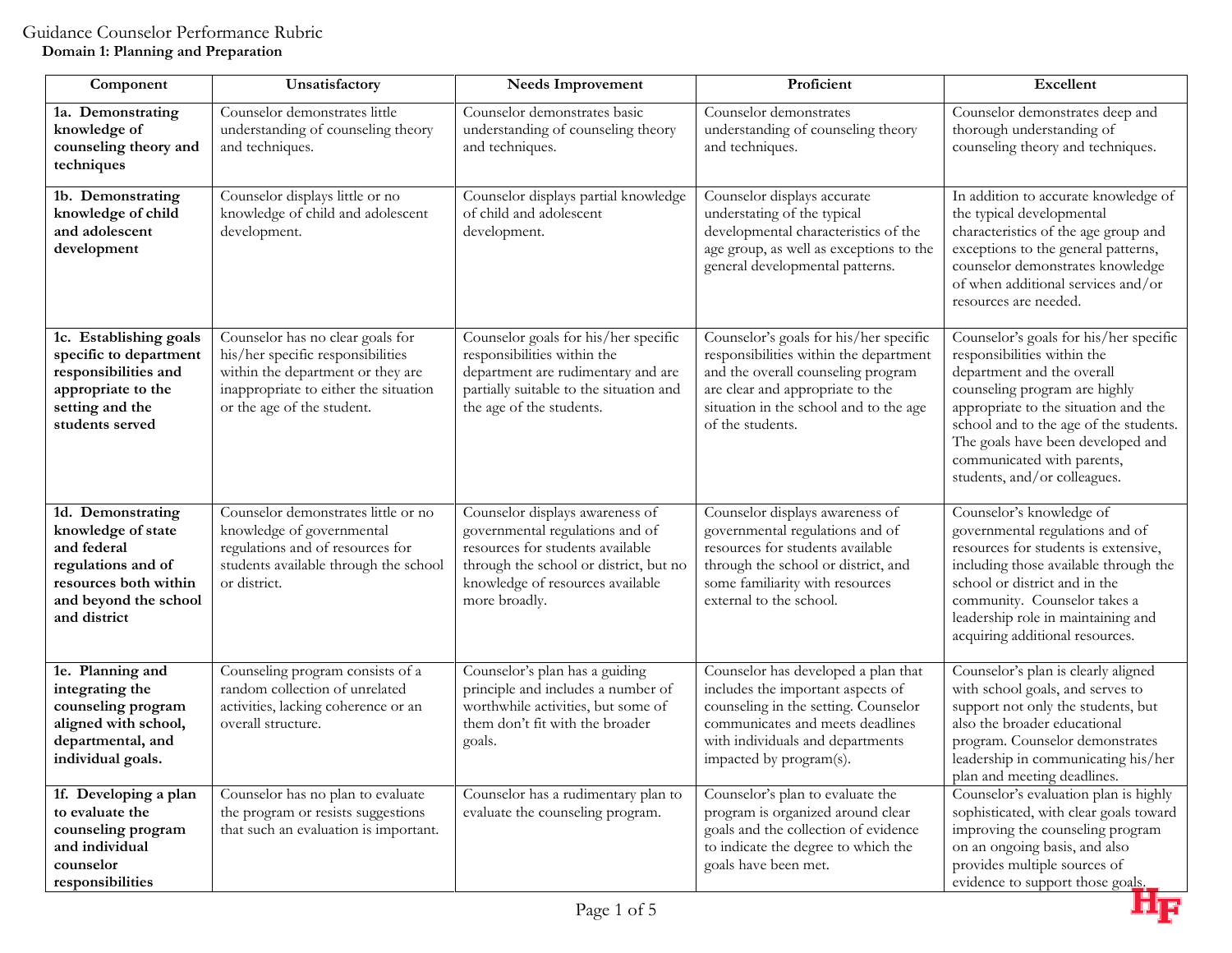## **Domain 2: The Environment**

| Component                                                                                                                   | Unsatisfactory                                                                                                                                                                                 | <b>Needs Improvement</b>                                                                                                                                                                                                                                     | Proficient                                                                                                                                                                              | <b>Excellent</b>                                                                                                                                                                                                  |
|-----------------------------------------------------------------------------------------------------------------------------|------------------------------------------------------------------------------------------------------------------------------------------------------------------------------------------------|--------------------------------------------------------------------------------------------------------------------------------------------------------------------------------------------------------------------------------------------------------------|-----------------------------------------------------------------------------------------------------------------------------------------------------------------------------------------|-------------------------------------------------------------------------------------------------------------------------------------------------------------------------------------------------------------------|
| 2a: Creating an<br>environment of<br>respect and rapport                                                                    | Counselor's interactions with<br>students are negative or<br>inappropriate, and the counselor<br>does not promote positive<br>interactions among students.                                     | Counselor's interactions are a mix of<br>positive and negative; the counselor's<br>efforts at encouraging positive<br>interactions among students are<br>partially successful.                                                                               | Counselor's interactions with students<br>are positive and respectful, and the<br>counselor actively promotes positive<br>student-student interactions.                                 | Students seek out the counselor,<br>reflecting a high degree of comfort<br>and trust in the relationship.<br>Counselor teaches students how to<br>engage in positive interactions.                                |
| 2b: Establishing a<br>culture for productive<br>communication                                                               | Counselor makes no attempt to<br>establish productive communication<br>in the school as a whole, either<br>among students or among teachers,<br>or between students and teachers.              | Counselor's attempts to promote<br>productive and respectful<br>communication between and among<br>students and teachers are partially<br>successful.                                                                                                        | Counselor promotes productive and<br>respectful communication between<br>and among students and teachers.                                                                               | Counselor takes a leadership role in<br>establishing clear expectations and<br>boundaries for productive and<br>respectful communication between<br>and among students and teachers.                              |
| 2c: Managing routines<br>and procedures                                                                                     | Counselor's routines for the<br>counseling center (office) or<br>classroom work are nonexistent or in<br>disarray.                                                                             | Counselor has rudimentary and<br>partially successful routines for the<br>counseling center (office) or<br>classroom.                                                                                                                                        | Counselor's routines for the<br>counseling center (office) or<br>classroom work effectively.                                                                                            | Counselor's daily office routines<br>meet that of the department's goals,<br>and students are familiar with office<br>practices, policies, and procedures.                                                        |
| 2d: Establishing<br>standards of conduct<br>in the counseling<br>office and<br>contributing to a<br>positive school culture | Counselor has established no<br>standards of conduct for students in<br>the counseling office and during<br>counseling sessions. They make no<br>contribution to a positive school<br>culture. | Counselor's efforts to establish<br>standards of conduct for students in<br>the counseling office and during<br>counseling sessions are minimally<br>successful. Counselor attempts, with<br>limited success, to contribute to a<br>positive school culture. | Counselor has established clear<br>standards of conduct in the<br>counseling office and during<br>counseling sessions, and successfully<br>contributes to a positive school<br>culture. | Counselor has established clear<br>standards of conduct in the<br>counseling office and during<br>counseling sessions. Counselor<br>makes a significant contribution in<br>maintaining a positive school culture. |
| 2e: Organizing<br>physical space                                                                                            | The physical environment is in<br>disarray or is inappropriate to the<br>planned activities.                                                                                                   | Counselor's attempts to create an<br>inviting and well-organized physical<br>environment are partially successful.                                                                                                                                           | Counseling center and office (office)<br>arrangements are inviting and<br>conducive to the planned activities.                                                                          | Counseling office is inviting and<br>conducive to the planned activities.<br>Counselor has made arrangements to<br>meet the needs of students.                                                                    |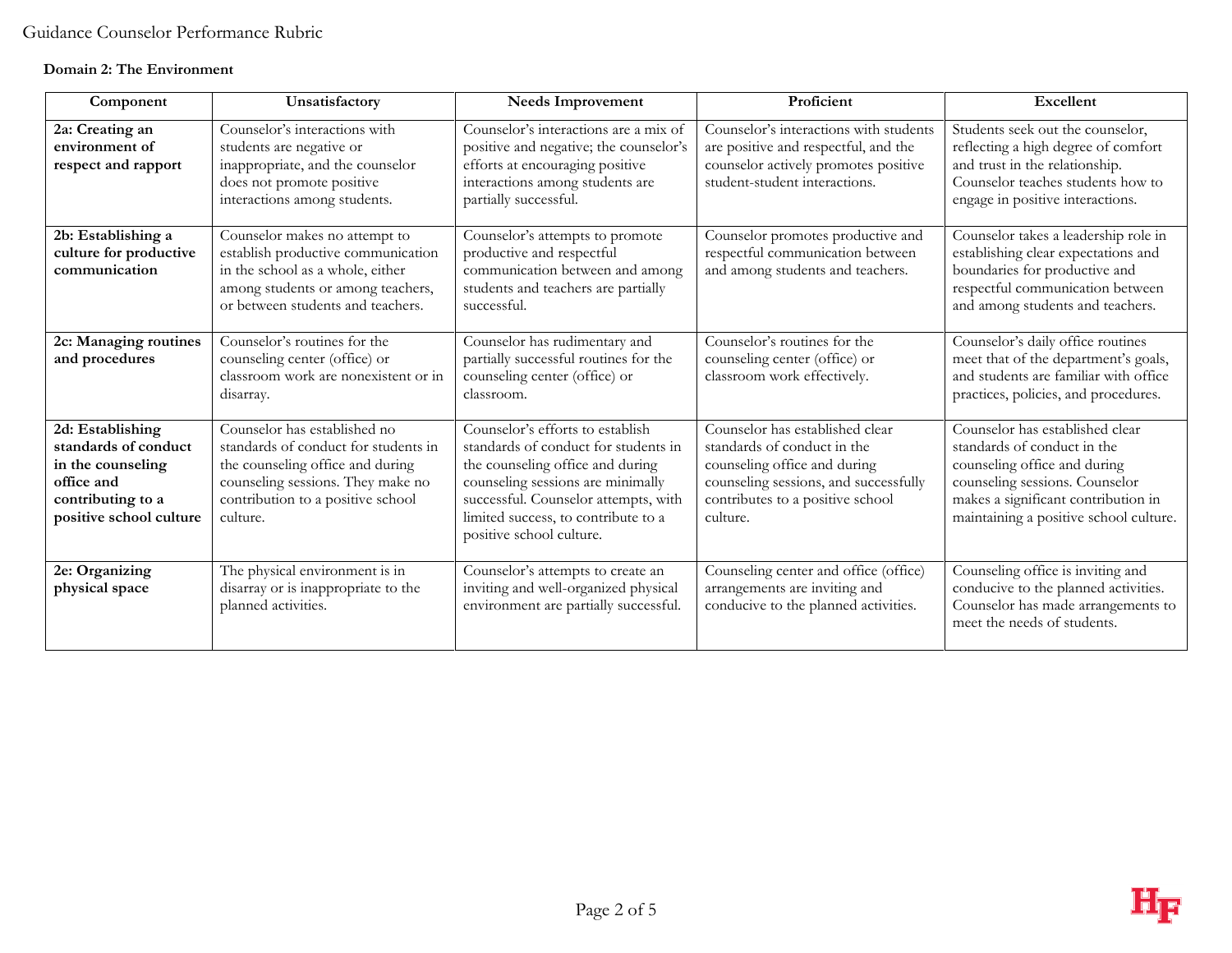## **Domain 3: Delivery of Services**

| Component                                                                                                                                       | Unsatisfactory                                                                                                                                                   | <b>Needs Improvement</b>                                                                                                                                                            | Proficient                                                                                                                                                             | Excellent                                                                                                                                                                           |
|-------------------------------------------------------------------------------------------------------------------------------------------------|------------------------------------------------------------------------------------------------------------------------------------------------------------------|-------------------------------------------------------------------------------------------------------------------------------------------------------------------------------------|------------------------------------------------------------------------------------------------------------------------------------------------------------------------|-------------------------------------------------------------------------------------------------------------------------------------------------------------------------------------|
| 3a: Assessing student<br>needs                                                                                                                  | Counselor does not assess student<br>needs or the assessments result in<br>inaccurate conclusions.                                                               | Counselor's assessments of student<br>needs results in uneven conclusions<br>and needs improvement                                                                                  | Counselor assesses student needs and<br>knows the range of student needs in<br>the school.                                                                             | Counselor conducts detailed and<br>individualized assessments of student<br>needs to contribute to program<br>planning.                                                             |
| 3b: Assisting students<br>in the formulation of<br>academic,<br>personal/social, and<br>career plans, based on<br>knowledge of student<br>needs | Counselor's program is independent<br>of identified student needs.                                                                                               | Counselor's attempts to help<br>students, formulate academic,<br>personal/social, and career plans are<br>partially successful.                                                     | Counselor successfully helps students<br>formulate academic, personal/social,<br>and career plans while using minimal<br>data.                                         | Counselor successfully helps<br>individual students formulate<br>academic, personal/social, and career<br>plans while using data regarding<br>student needs.                        |
| 3c: Using counseling<br>techniques in<br>individual and<br>classroom programs.                                                                  | Counselor has few counseling<br>techniques to help students acquire<br>skills in decision making and<br>problem solving for interactions and<br>future planning. | Counselor displays a narrow range of<br>counseling techniques to help<br>students acquire skills in decision<br>making and problem solving for<br>interactions and future planning. | Counselor uses a range of counseling<br>services to help students acquire skills<br>in decision making and problem<br>solving for interactions and future<br>planning. | Counselor uses an extensive range of<br>counseling techniques to help<br>students acquire skills in decision<br>making and problem solving for<br>interactions and future planning. |
| 3d: Connecting school<br>and community<br>resources to meet<br>student needs                                                                    | Counselor does not make<br>connections with other programs in<br>the community or school in order to<br>meet student needs.                                      | Counselor's efforts to connect<br>services for students in the<br>community and other programs in<br>the school are partially successful.                                           | Counselor connects services for<br>students within the community and<br>school are successful.                                                                         | Counselor connects with other<br>programs and resources both within<br>and beyond the school<br>district/community to meet<br>individual student needs on<br>numerous occasions.    |
| 3e: Demonstrating<br>flexibility and<br>responsiveness                                                                                          | Counselor adheres to the plan or<br>program, in spite of evidence of its<br>inadequacy.                                                                          | Counselor makes modest changes in<br>the counseling program when<br>confronted with evidence of the<br>need for change.                                                             | Counselor makes revisions in the<br>counseling program when they are<br>needed.                                                                                        | Counselor is continually seeking<br>ways to improve the counseling<br>program and makes changes as<br>needed.                                                                       |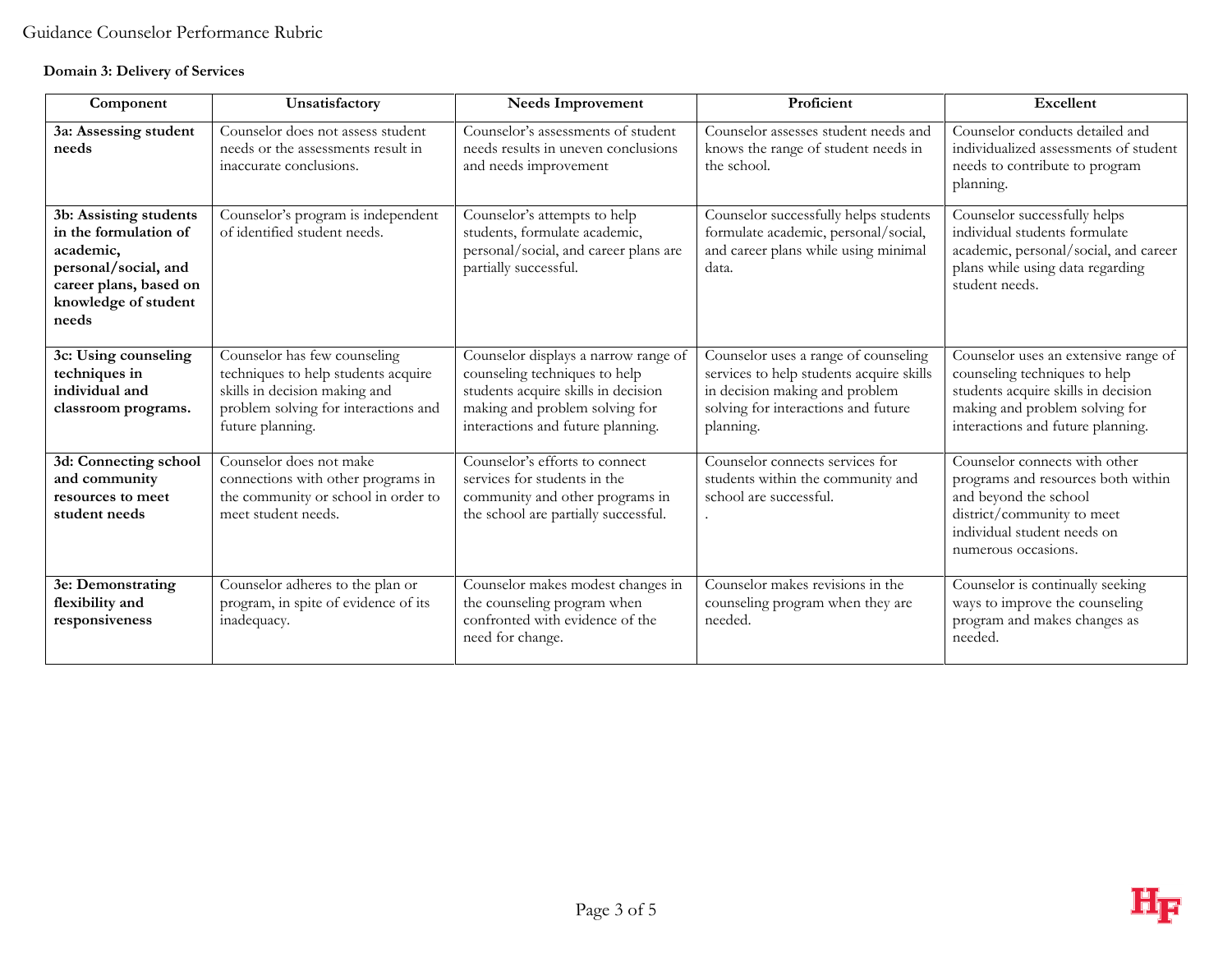## **Domain 4: Professional Responsibilities**

| Component                                                                                                  | Unsatisfactory                                                                                                                                                         | <b>Needs Improvement</b>                                                                                                                                                               | Proficient                                                                                                                                                                                                                                          | <b>Excellent</b>                                                                                                                                                                                                                               |
|------------------------------------------------------------------------------------------------------------|------------------------------------------------------------------------------------------------------------------------------------------------------------------------|----------------------------------------------------------------------------------------------------------------------------------------------------------------------------------------|-----------------------------------------------------------------------------------------------------------------------------------------------------------------------------------------------------------------------------------------------------|------------------------------------------------------------------------------------------------------------------------------------------------------------------------------------------------------------------------------------------------|
| 4a: Reflecting on<br>practice                                                                              | Counselor does not reflect on<br>practice, or the reflections are<br>inaccurate or self-serving.                                                                       | Counselor's reflection on practice is<br>moderately accurate and objective<br>without citing specific examples, and<br>with only global suggestions as to<br>how it might be improved. | Counselor's reflection provides an<br>accurate and objective description of<br>practice, citing positive and negative<br>characteristics. Specialist makes some<br>specific suggestions as to how the<br>intervention program might be<br>improved. | Counselor's reflection is highly<br>accurate and perceptive, citing<br>specific examples that were not fully<br>successful for at least some students.<br>Specialist draws on an extensive<br>repertoire to suggest alternative<br>strategies. |
| 4b: Collaborating with<br>teachers and<br>administrators                                                   | Counselor is not available to staff for<br>questions and planning and declines<br>to provide background material when<br>requested.                                    | Counselor is available to staff for<br>questions and planning and provides<br>background material when<br>requested.                                                                   | Counselor initiates contact with<br>teachers and administrators to confer<br>regarding individual cases.                                                                                                                                            | Counselor seeks out teachers and<br>administrators to confer regarding<br>cases, soliciting their perspectives on<br>individual students.                                                                                                      |
| 4c: Maintaining an<br>effective data-<br>management system                                                 | Counselor's data-management<br>system is either nonexistent or in<br>disarray; it cannot be used to monitor<br>student progress or to adjust<br>treatment when needed. | Counselor has developed a<br>rudimentary data-management<br>system for monitoring student<br>progress and occasionally used it to<br>adjust intervention when needed.                  | Counselor has developed an effective<br>data-management system for<br>monitoring student progress and uses<br>it to adjust treatment when needed.                                                                                                   | Counselor has developed a highly<br>effective data-management system<br>for monitoring student progress and<br>uses it to adjust treatment when<br>needed. Specialist uses the system to<br>communicate with teachers and<br>parents.          |
| 4d: Participating in a<br>professional<br>community                                                        | Counselor's relationships with<br>colleagues are negative or self-<br>serving, and specialist avoids being<br>involved in school and district events<br>and projects.  | Counselor's relationships with<br>colleagues are cordial, and specialist<br>participates in school and district<br>events and projects when specifically<br>asked to do so.            | Counselor participates actively in<br>school and district events and projects<br>and maintains positive and productive<br>relationships with colleagues.                                                                                            | Counselor makes a substantial<br>contribution to school and district<br>events and projects and assumes a<br>leadership role with colleagues.                                                                                                  |
| 4e: Engaging in<br>professional<br>development                                                             | Counselor does not participate in<br>professional development activities,<br>even when such activities are clearly<br>needed for the development of skills.            | Counselor participation in<br>professional development activities is<br>limited to those that are convenient<br>or are required.                                                       | Counselor seeks out opportunities for<br>professional development based on<br>an individual assessment of need.                                                                                                                                     | Counselor actively pursues<br>professional development<br>opportunities and makes a<br>substantial contribution to the<br>profession through such activities as<br>offering workshops to colleagues.                                           |
| 4f: Showing<br>Professionalism,<br>including integrity,<br>advocacy, and<br>maintaining<br>confidentiality | Counselor displays dishonesty in<br>interactions with colleagues, students,<br>and the public and violates principles<br>of confidentiality.                           | Counselor is honest in interactions<br>with colleagues, students, and the<br>public, plays a moderate advocacy<br>role for students, and does not<br>violate confidentiality.          | Counselor displays high standards of<br>honesty, integrity, and confidentiality<br>in interactions with colleagues,<br>students, and the public and<br>advocates for students when needed.                                                          | Counselor can be counted on to hold<br>the highest standards of honesty,<br>integrity, and confidentiality and to<br>advocate for students, taking a<br>leadership role with colleagues.                                                       |
| 4g: Support for the<br>total school program                                                                | Teacher avoids becoming<br>involved in school events or<br>school and district projects.                                                                               | Teacher participates in school events<br>and school and district projects only<br>when specifically asked.                                                                             | Teacher volunteers to participate in<br>school events and in school and<br>district projects, making a substantial<br>contribution.                                                                                                                 | Teacher volunteers to participate in<br>school events and district projects,<br>making a substantial contribution<br>and assuming a leadership role in at<br>least one aspect of school or district<br>life.<br>7 H F                          |